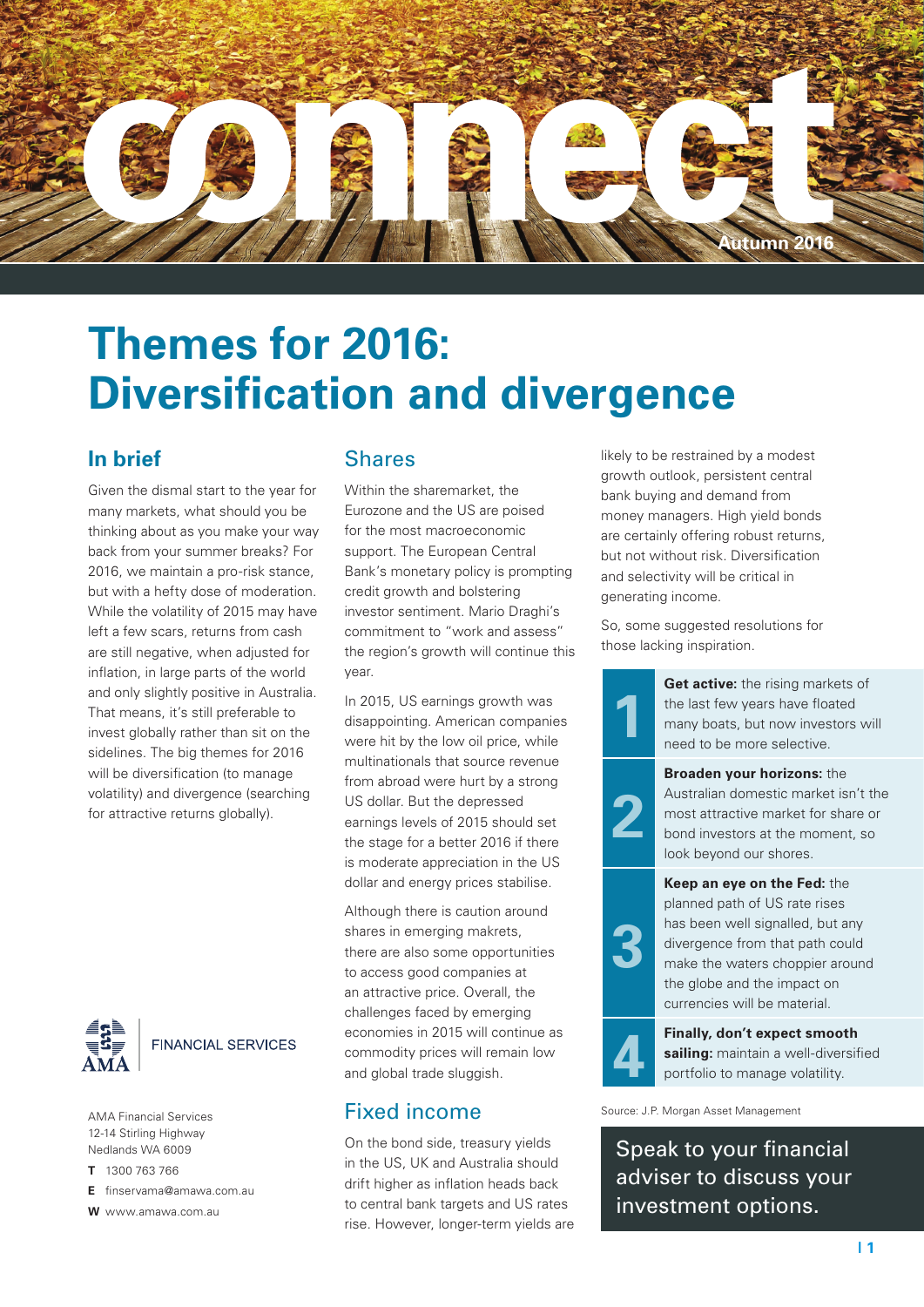# **Good advice – key to a successful retirement**

### Climbing down the retirement mountain

What would you like to achieve in your retirement? Whether you want to travel the world or visit your grandchildren more often, it's important to ensure the superannuation and investments that you've accumulated throughout your working life will see you through retirement.

According to the Australian Bureau of Statistics, around 79,000 people in New South Wales will hit 65 this year, and across Australia the number of over-65s will grow by 40 per cent in the next 10 years. That's a lot of people with big decisions to make.

In recent years, many are realising that retirement income planning is dramatically different from pre-retirement wealth accumulation.

A useful analogy is mountain climbing where the ultimate goal is not just to make it to the top of the mountain but to make it safely down the other side. The skills required to get down are not the same as those needed to reach the summit.

So after climbing the mountain and accumulating wealth throughout your career, it pays to get guidance from a financial adviser about retirement income planning.



Speak to your financial adviser for guidance on planning for your retirement.

**The types of questions most likely to be asked by retirees are:**

|                  | <b>How can I be sure</b><br>my money lasts as<br>long as I do?  |
|------------------|-----------------------------------------------------------------|
| $\boldsymbol{Z}$ | <b>What's the impact</b><br>of inflation?                       |
|                  | <b>How much money</b><br>will I need for<br>essential expenses? |
|                  | <b>How should I provide</b><br>for aged care costs?             |
|                  | Will I keep my<br>entitlement to the<br>age pension?            |

Retirement planning requires specific knowledge about investment management, personal finance, Centrelink rules, aged care needs, drawdown strategies and estate planning. Your financial adviser will guide you through these complex areas and understand the specific retirement risks.

One of the key risks is longevity. The good news is we are living longer; the bad news is we don't know how long.

Getting the right financial advice can remove the fear of running out of money in retirement and, after decades of work to climb the mountain of retirement saving, help retirees enjoy the experience of coming down the other side.

Source: Challenger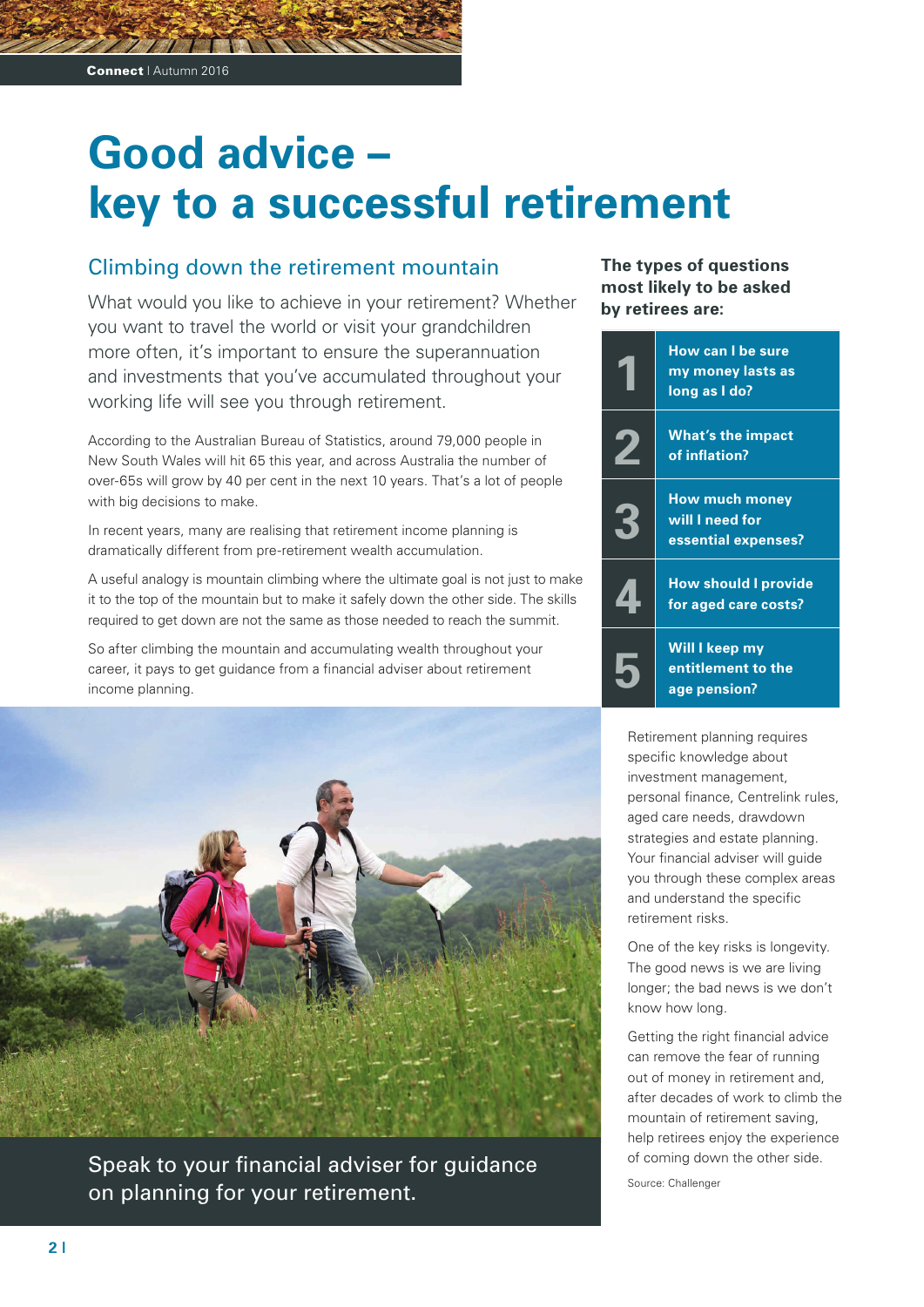# **The dangers of not having a valid and up-to-date Will**

#### **Why is this a tragic situation?**

Death in every family is a stressful event. Dying without a Will adds to the stress and anguish of your loved ones on your passing. At this stressful time, it is far easier if your family has a clear idea of your wishes and your intentions for the distribution of your assets after your death. A properly drafted and valid Will delivers certainty to those remaining and enables them to focus on grieving without being side tracked about uncertainties over the distribution of assets.

#### **Why is this important function neglected?**

People are often too busy and caught up with the challenges of daily living to give any thought to what will happen to their assets and their family when they die.

#### **Why is having a Will important?**

A Will enables you to specify how you would like your assets to be distributed in the event of your death.

A Will also gives you the opportunity to nominate an executor. The executor controls the administration of the deceased estate and the distribution of assets to your heirs. It is important to appoint a person of your choice to perform this important function. As your executor, you should nominate someone who is competent and also has the requisite empathy and compassion. This will ensure that the wishes reflected in your Will are strictly observed.

#### **What happens if you die without a Will?**

An administrator will be appointed to administer your deceased estate and distribute your assets in accordance with the intestacy laws operating in your state of residence.

#### **Why is this an issue?**

The Intestacy rules generally give close relatives a specified share of the deceased estate, but these rules do not take account your wishes and unique family circumstances. It is preferable for your assets to be distributed to your loved ones in accordance with your wishes. It is also preferable to have this process controlled by your executor.

#### **Who should draft your Will?**

Wills should be drafted by competent legal professionals. 'Do it yourself' drafting by a testator without legal training can result in ambiguous and contentious terms which have to be interpreted by the courts. This would not deliver the certainty that you want, and could result in disputes amongst the family members after your death. This is stressful and costly to everyone involved.

### **Why is discussing the terms of the Will with your solicitor important?**

It is important to discuss your distribution plan with your solicitor to ensure that the Will drafted reflects your aspirations. Distribution plans can also be challenged by disgruntled family members. The solicitor will review your circumstances to identify any potential risks of challenge, and may suggest the possibility of modifying your distribution plan to reduce this risk.

#### **Why is it important for a solicitor to review your completed Will?**

The relevant legislation prescribes formalities that need to be observed when Wills are signed and witnessed. If these formalities are not observed, there is a risk of the Will being challenged after your death. It is, therefore, important for the completed document to be reviewed by your solicitor so they can ensure that all relevant formalities have been completed.

Source: TAL



Discuss these issues and your circumstances with your financial adviser so an action plan can be formulated.